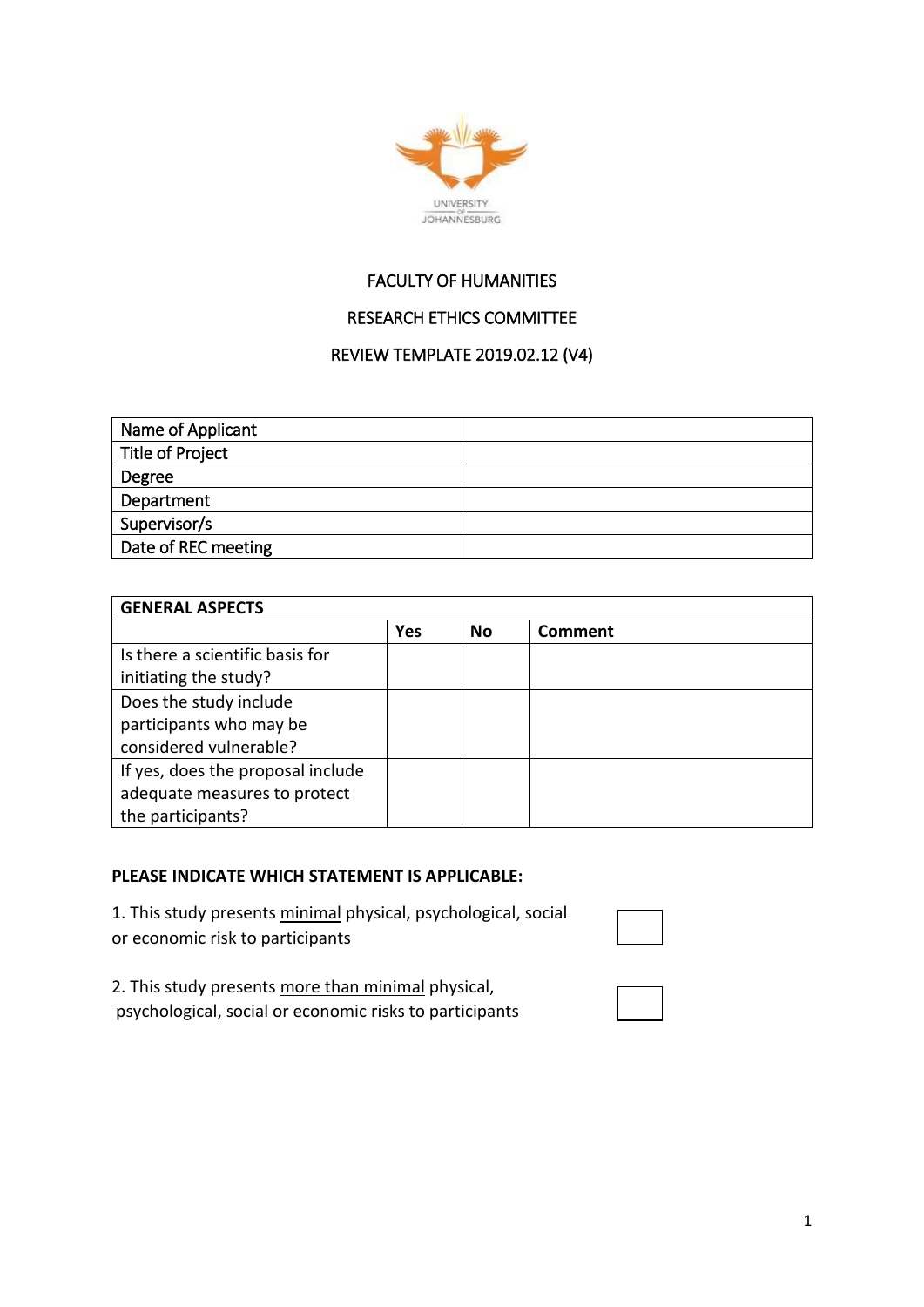### **PLEASE EVALUATE THE FOLLOWING ASPECTS OF THE PROPOSAL:**

|                |                    | N/A | Satisfactory | <b>Requires</b><br>Clarity | Incomplete | Unsatisfac-<br>tory | <b>Comments</b> |
|----------------|--------------------|-----|--------------|----------------------------|------------|---------------------|-----------------|
| $\mathbf{1}$   | Fair selection or  |     |              |                            |            |                     |                 |
|                | recruitment        |     |              |                            |            |                     |                 |
|                | procedures         |     |              |                            |            |                     |                 |
| $\overline{2}$ | Fair incentives to |     |              |                            |            |                     |                 |
|                | participate (no    |     |              |                            |            |                     |                 |
|                | undue              |     |              |                            |            |                     |                 |
|                | inducement)        |     |              |                            |            |                     |                 |
| 3              | Participant        |     |              |                            |            |                     |                 |
|                | Information/       |     |              |                            |            |                     |                 |
|                | Invitation sheet   |     |              |                            |            |                     |                 |
|                | adequate           |     |              |                            |            |                     |                 |
| 4              | Participant        |     |              |                            |            |                     |                 |
|                | consent form       |     |              |                            |            |                     |                 |
|                | adequate           |     |              |                            |            |                     |                 |
| 5              | The right to       |     |              |                            |            |                     |                 |
|                | privacy,           |     |              |                            |            |                     |                 |
|                | confidentiality    |     |              |                            |            |                     |                 |
|                | and anonymity is   |     |              |                            |            |                     |                 |
|                | upheld             |     |              |                            |            |                     |                 |
| 6              | The right to       |     |              |                            |            |                     |                 |
|                | equality, justice, |     |              |                            |            |                     |                 |
|                | human              |     |              |                            |            |                     |                 |
|                | dignity/life and   |     |              |                            |            |                     |                 |
|                | protection         |     |              |                            |            |                     |                 |
|                | against harm is    |     |              |                            |            |                     |                 |
|                | upheld             |     |              |                            |            |                     |                 |

#### **RECOMMENDATIONS**

### **Tick one option only:**

- 1. Approve research as submitted
- 2. Approve research with recommendations for minor changes
- 3. Recommend major revision and resubmission is required (specify below)
- 4. Proposal rejected (Specify below)